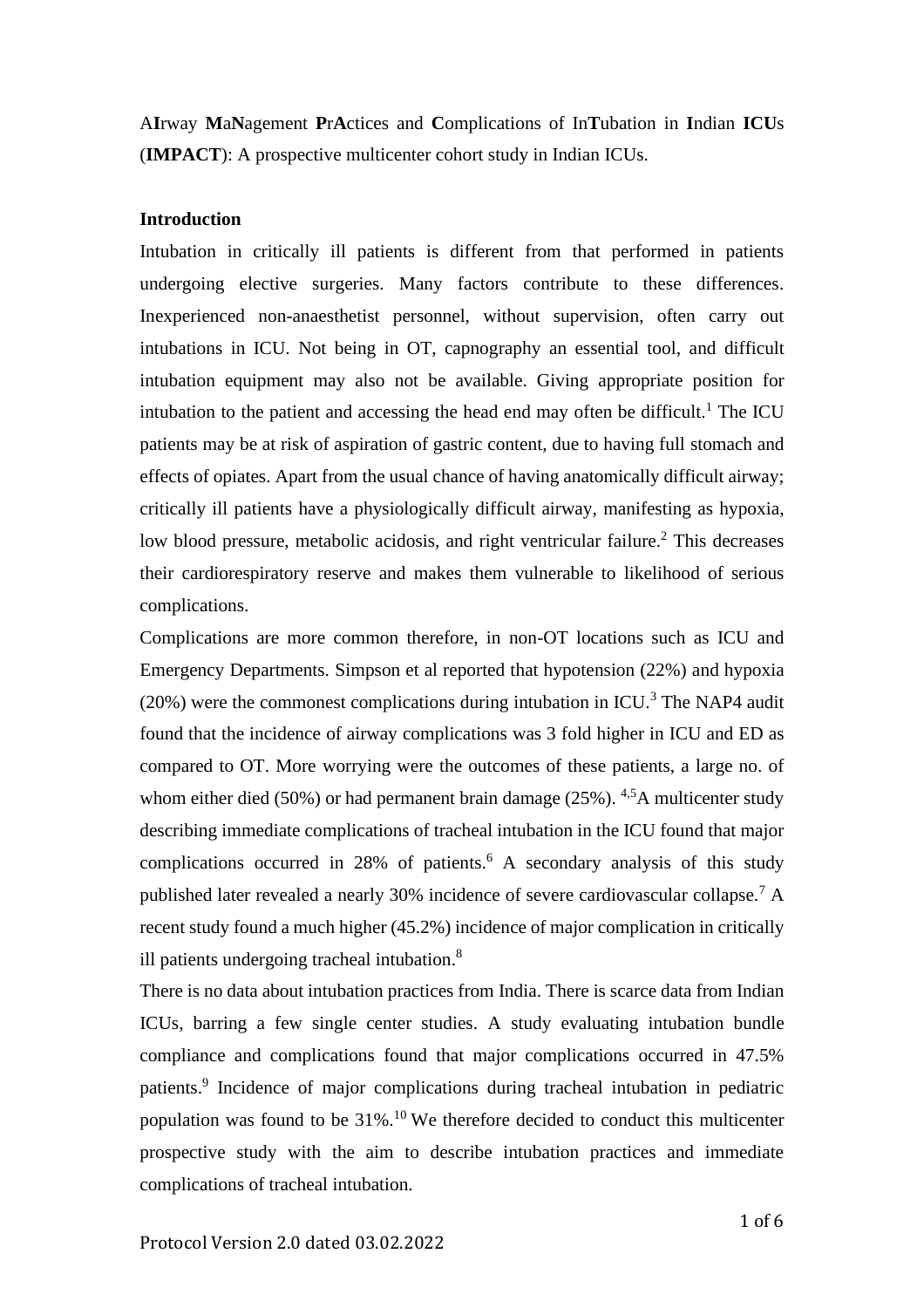Outcomes:

- 1. Primary outcome: Composite end point comprising of one of the following, within 45 min of endotracheal intubation:
	- a. Severe hypotension: Mean arterial pressure < 65 mmHg recorded at least one time and/or  $\langle$  Systolic blood pressure  $\langle$  90 mmHg lasting  $>$  5 mins, despite fluid loading and/or requiring introduction or increase in dose of vasopressor),
	- b. Severe hypoxia  $(SpO<sub>2</sub> < 80%)$ , or
	- c. Cardiac arrest.

Secondary outcomes:

- 1. No. of attempts for successful intubation
- 2. Difficult intubation i.e. >2 attempts at laryngoscopy;
- 3. Esophageal intubation;
- 4. Aspiration of gastric contents (visible gastric contents in airways during intubation or in endotracheal tube suctioning post intubation)
- 5. Cardiac arrhythmias (except for ventricular fibrillation, ventricular tachycardia, and asystole)
- 6. Dangerous agitation (Richmond Agitation Sedation Scale, RASS > 3)
- 7. Dental injuries.
- 8. Other injuries to lips and/or structures oral cavity such as tonsillar pillars
- 9. Risk factors predicting complications of tracheal intubation
- 10. ICU outcome at 30 days
- 11. Hospital outcome at 30 days

**Sample size calculation:** We will collect data of consecutive intubations carried out in each ICU, after IEC approval, at least 3500 patients (or for a period of 3 or 4 months) Assuming an incidence of 48-50% severe complications (with a precision of 5%), this should give > 80% power to the study.

# **Statistical analysis**

For descriptive analysis, categorical variables will be presented as counts and percentages. Continuous variables will be reported as mean and standard deviation if normally distributed (using Kolmogorov–Smirnov test) or as median and interquartile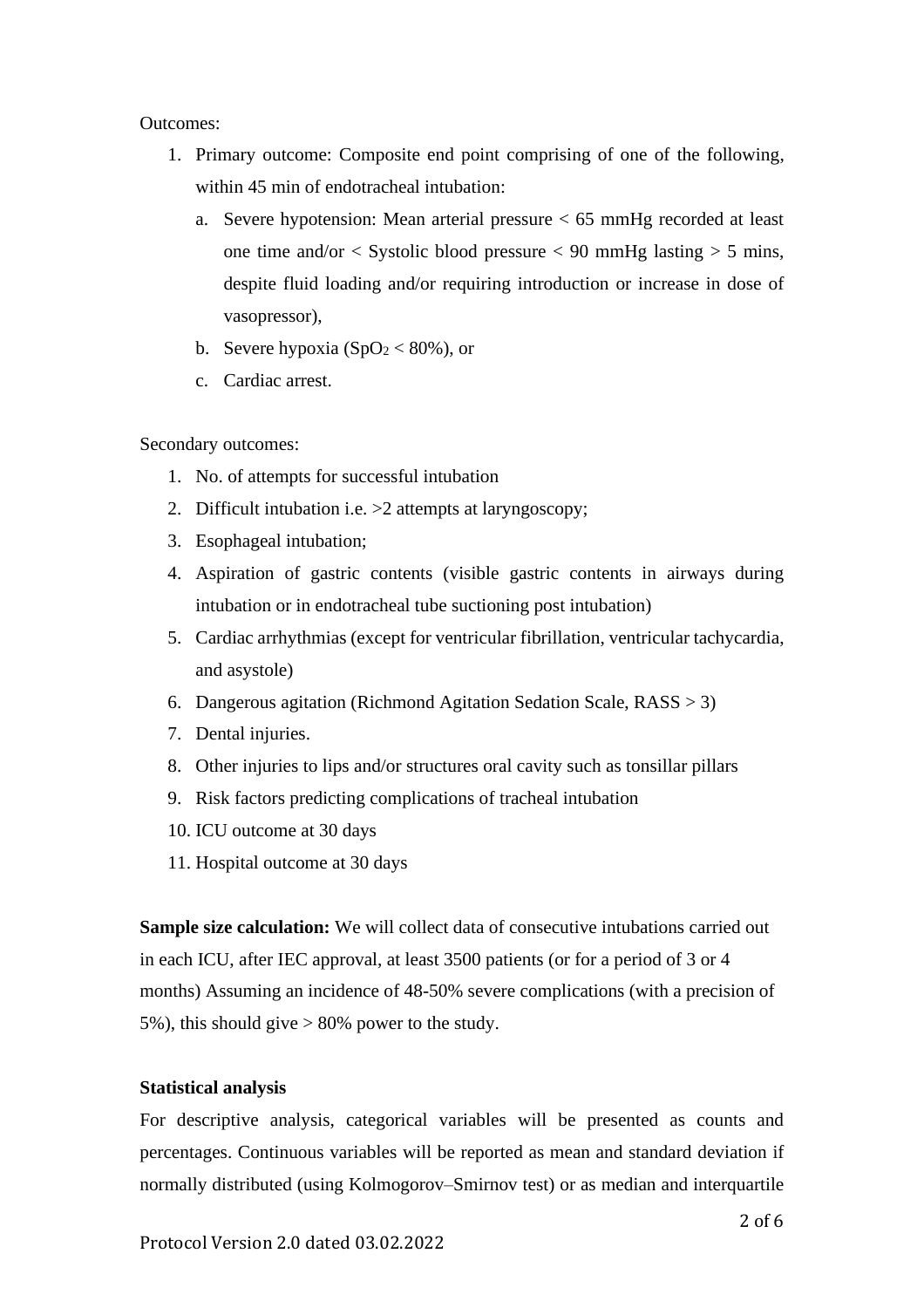range (IQR) if non-normally distributed. For normally distributed data, we will use student T-test. Kruskal Wallis test will be used for reporting non-normal distributed data such as medians and IQRs. Categorical variables will be analysed using Pearson's chi2 test or Fisher exact test where appropriate. We will carry out a univariate analysis for identifying variables associated with the composite end point, i.e. major complications of intubation, and the variables found to be significant will be entered into multivariable logistic regression analysis to identify independent. predictors of major complications of intubation. A two-sided p-value  $< 0.05$  will be considered as being statistically significant.

# **Inclusion criteria:**

1. All consecutive adult critically ill patients (age > 18 years) requiring endotracheal intubation, unless they meet exclusion criteria.

# **Exclusion criteria:**

- 1. Patients < 18 years of age
- 2. Pregnant patients
- 3. Patients intubated for resuscitation due to cardiac arrest
- 4. Patients with known difficult airway (ventilation/laryngoscopy/intubation)
- 5. Patients with anterior mediastinal mass
- 6. Patients with SVC syndrome

# **Methods**

All consecutive adult patients (>18 years) requiring tracheal intubation in all participating centers will be included in the study. The Nurse Patient Ratio and the Residents in each shift will be noted by the investigator present on duty and this will be verified from the duty roster. Presence of Doctor/Nurse at the during the event will be noted in the CRF.

The following data will be collected using web-based Clinical Record Form.

# **Variables**

The data for following variables will be collected:

- 1. Age
- 2. Sex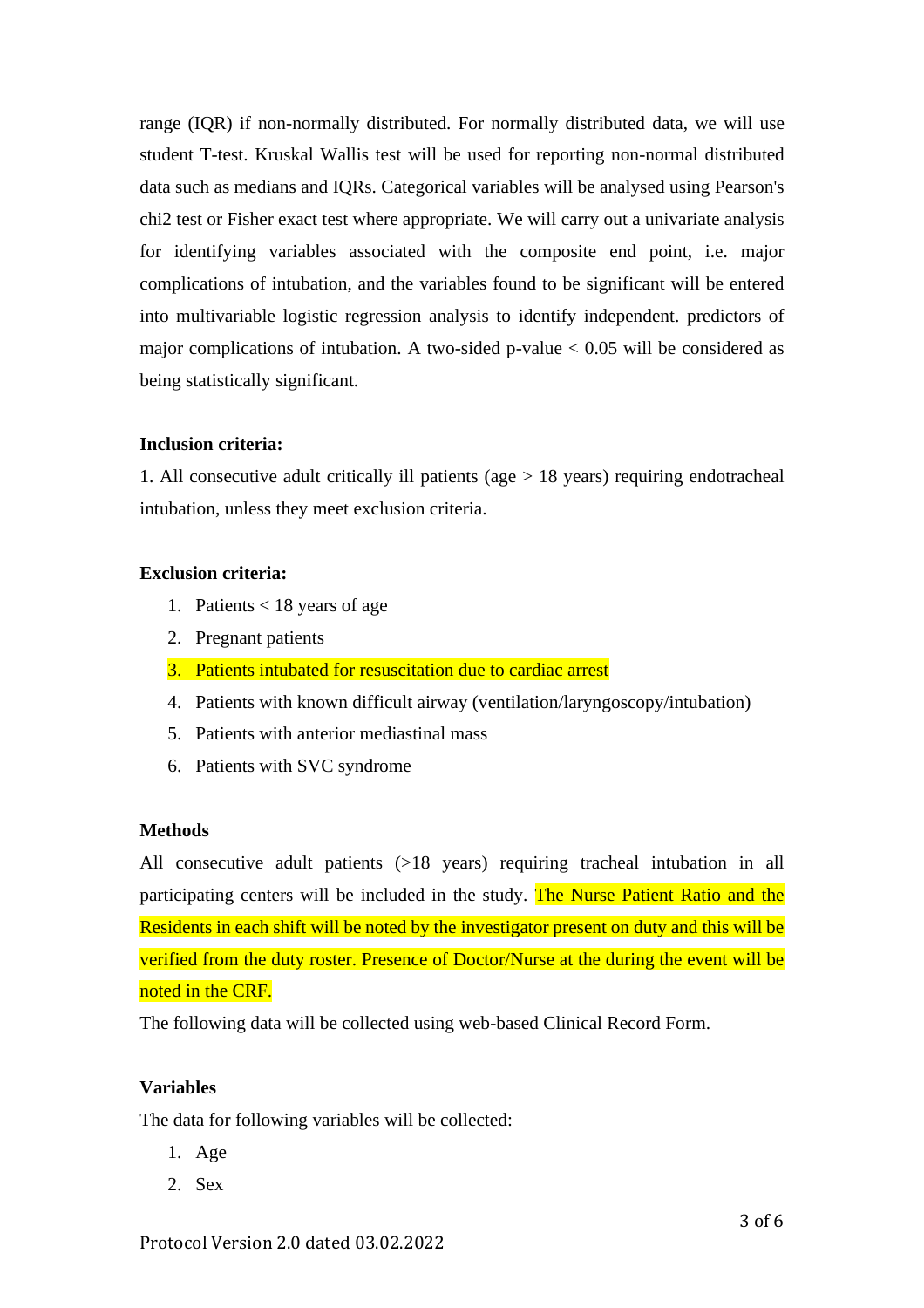- 3. Weight
- 4. Height
- 5. APACHE II score on the day of intubation
- 6. SOFA score on the day of intubation
- 7. Indication for intubation
- 8. Whether this was reintubation, if yes, reason for reintubation
- 9. Hemodynamic parameters before, during and up to one hour after intubation
- 10. Oxygenation parameters before, during and up to one hour after intubation
- 11. Airway assessment method
- 12. Experience of person performing intubation
- 13. Preoxygenation method
- 14. Drugs administered for intubation
	- a. Sedatives
	- b. Hypnotics
	- c. Analgesics
	- d. Muscle relaxant
- 15. Whether Rapid Sequence intubation or Delayed Sequence Intubation
- 16. Cricoid pressure applied or not
- 17. Type of laryngoscope used
- 18. Whether external manipulation required for intubation
- 19. Adjuncts used for achieving intubation
- 20. Number of attempts required for successful intubation
- 21. Method of confirmation of successful intubation
- 22. Complications of intubation
- 23. Need for fluid boluses or vasopressors before and after intubation
- 24. ICU outcome at 30 days
- 25. Hospital outcome at 30 days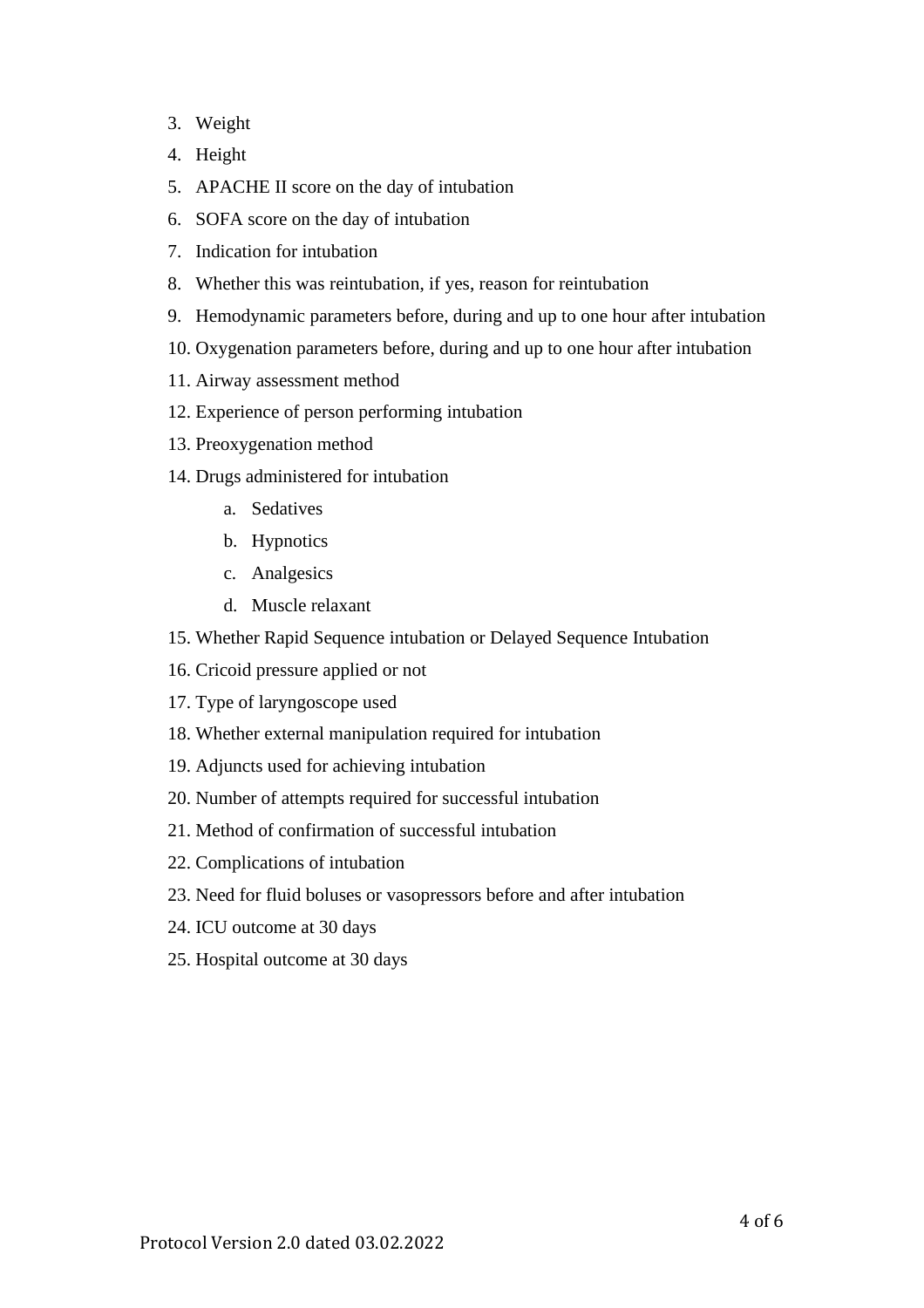#### **References**

- 1. Nolan JP, Kelly FE. Airway challenges in critical care. Anaesthesia. 2011;66 Suppl 2:81-92. doi: 10.1111/j.1365-2044.2011.06937.x
- 2. Mosier JM, Joshi R, Hypes C, Pacheco G, Valenzuela T, Sakles JC. The Physiologically Difficult Airway. West J Emerg Med. 2015 Dec;16(7):1109- 17. doi: 10.5811/westjem.2015.8.27467.
- 3. Simpson GD, Ross MJ, McKeown DW, Ray DC. Tracheal intubation in the critically ill: a multi-centre national study of practice and complications. Br J Anaesth. 2012;108(5):792-9. doi: 10.1093/bja/aer504.
- 4. Cook TM, Woodall N, Frerk C; Fourth National Audit Project. Major complications of airway management in the UK: results of the Fourth National Audit Project of the Royal College of Anaesthetists and the Difficult Airway Society. Part 1: anaesthesia. Br J Anaesth. 2011 ;106(5):617-31. doi: 10.1093/bja/aer058.
- 5. Cook TM, Woodall N, Harper J, Benger J; Fourth National Audit Project. Major complications of airway management in the UK: results of the Fourth National Audit Project of the Royal College of Anaesthetists and the Difficult Airway Society. Part 2: intensive care and emergency departments. Br J Anaesth. 2011;106(5):632-42. doi: 10.1093/bja/aer059.
- 6. Jaber S, Amraoui J, Lefrant JY, Arich C, Cohendy R, Landreau L, et al. Clinical practice and risk factors for immediate complications of endotracheal intubation in the intensive care unit: a prospective, multiple-center study. Crit Care Med. 2006;34(9):2355-61. doi: 10.1097/01.CCM.0000233879.58720.87.
- 7. Perbet S, De Jong A, Delmas J, Futier E, Pereira B, Jaber S, et al. Incidence of and risk factors for severe cardiovascular collapse after endotracheal intubation in the ICU: a multicenter observational study. Crit Care. 2015; 19(1): 257. doi: 10.1186/s13054-015-0975-9.
- 8. Russotto V, Myatra SN, Laffey JG, Tassistro E, Antolini L, Bauer P; INTUBE Study Investigators. Intubation Practices and Adverse Peri-intubation Events in Critically Ill Patients From 29 Countries. JAMA. 2021;325(12):1164-1172. doi: 10.1001/jama.2021.1727.
- 9. Natesh PR, Chaudhari HK, Kulkarni AP, Dangi MS, Bhagat V, Siddiqui SS, et al.Compliance with intubation bundle and complications in critically ill